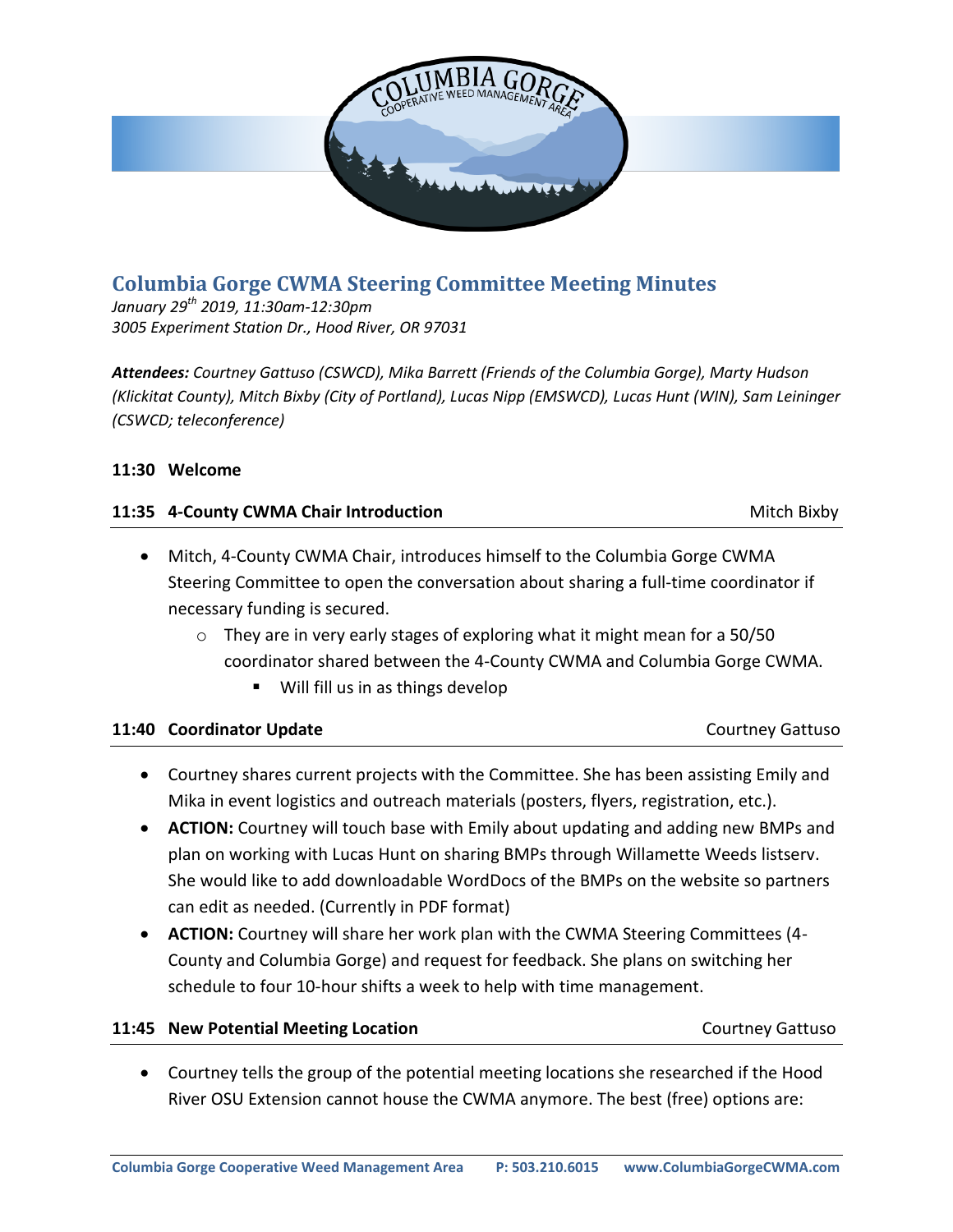- $\circ$  Hood River Library needs to be reserved far in advance; last Tuesdays are most available for 2020
- $\circ$  Hood River Fire Station might be charging for meeting room after July 1<sup>st</sup>, flexible days
- The group decided to continue to meet at the Hood River OSU extension for as long as they can and pay the new fee of \$25 a day to use the meeting room.
- **ACTION:** Courtney will send out the Doodle Poll for new meeting days to the GoogleGroup since some folks could not attend on  $4<sup>th</sup>$  Thursdays as announced in the General Meeting.

# **11:55 Event Planning** Courtney Gattuso & Mika Barrett

- Invasive Species and Exotic Pest Workshop (February 28 $<sup>th</sup>$ )</sup>
	- o There are about 60 attendees registered so far. (Currently closer to 80 attendees)
- Stop the Invasion (April  $4<sup>th</sup>$ )
	- $\circ$  Stop the Invasion will be an all-day event this year, consisting of two sessions: a general session and an advanced session.
	- o The group does not have any concerns with charging for Stop the Invasion this year, especially if Core Credits will be offered.
	- o **ACTION:** Courtney will talk with Emily about the agenda and if there are any gaps present. She will launch the registration and plan on advertising the event soon, on the listservs and the Landscape Contractors Board.
- **•** Boot Brush Kick-Off (March 23<sup>rd</sup> and March 24<sup>th</sup>)
	- o Mika will be maintaining boot brush stations before the Kick-off in March. She plans on creating an educational boot-brush video for volunteers and outreach.
	- o Courtney has designed a flyer for the event and will present at the Education & Outreach committee for feedback before advertising.

# **12:25 Financial Update** Sam Leininger Sam Leininger Sam Leininger

- CSWCD has been creating a band and step structure for positions, comparing positions with other districts in the region.
	- o The CWMA coordinator received a pay raise during the reevaluation.
- \$18,301.27 covers all expenses including benefits, \$13,281.80 just covers wages
- About \$36,602.55 total for both CWMAs; Columbia Gorge CWMA currently has \$19,249.62.
- Funding from federal partners has increased for the Columbia Gorge CWMA for 2018- 2019.